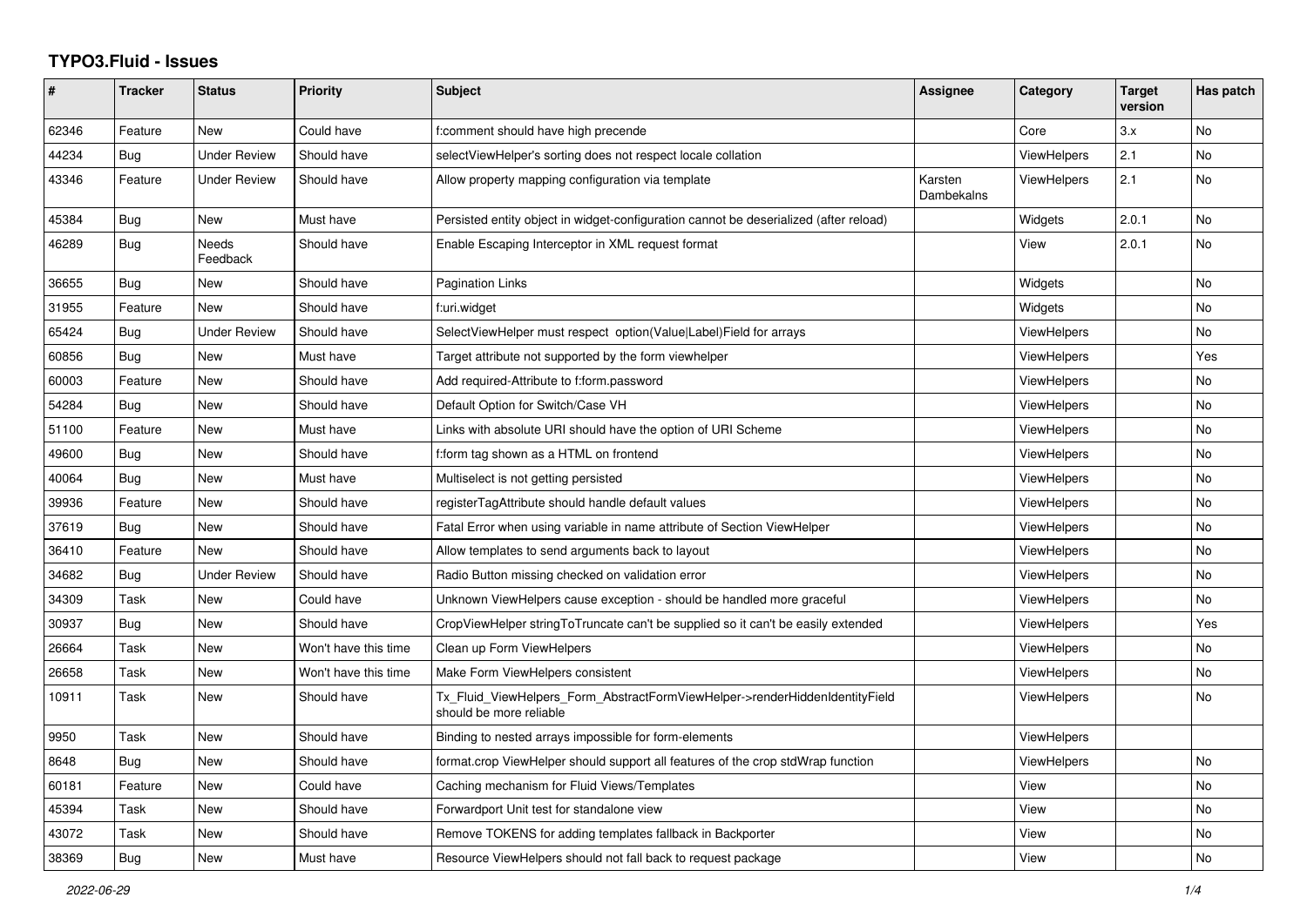| $\sharp$ | <b>Tracker</b> | <b>Status</b>       | <b>Priority</b> | Subject                                                                                   | <b>Assignee</b> | Category | <b>Target</b><br>version | Has patch |
|----------|----------------|---------------------|-----------------|-------------------------------------------------------------------------------------------|-----------------|----------|--------------------------|-----------|
| 8989     | Feature        | Needs<br>Feedback   | Could have      | Search path for fluid template files                                                      |                 | View     |                          | <b>No</b> |
| 46257    | Feature        | <b>Under Review</b> | Should have     | Add escape sequence support for Fluid                                                     |                 | Core     |                          | No        |
| 39990    | Bug            | New                 | Should have     | Same form twice in one template: hidden fields for empty values are only rendered<br>once |                 | Core     |                          | No        |
| 32035    | Task           | New                 | Should have     | Improve fluid error messages                                                              |                 | Core     |                          | Yes       |
| 30555    | Feature        | New                 | Could have      | Make TagBuilder more extensible                                                           |                 | Core     |                          | No        |
| 27607    | Bug            | New                 | Must have       | Make Fluid comparisons work when first element is STRING, second is NULL.                 |                 | Core     |                          | No        |
| 10472    | Feature        | New                 | Could have      | Fluid Standalone distribution                                                             |                 | Core     |                          | No        |
| 7608     | Feature        | New                 | Could have      | Configurable shorthand/object accessor delimiters                                         |                 | Core     |                          | Yes       |
| 4704     | Feature        | New                 | Should have     | Improve parsing exception messages                                                        |                 | Core     |                          |           |
| 3481     | Bug            | New                 | Should have     | Use ViewHelperVariableContainer in PostParseFacet                                         |                 | Core     |                          | No        |
| 1907     | Feature        | New                 | Could have      | Default values for view helpers based on context                                          |                 | Core     |                          |           |
| 60271    | Feature        | New                 | Should have     | Paginate viewhelper, should also support arrays                                           |                 |          |                          | No        |
| 58983    | <b>Bug</b>     | New                 | Should have     | format.date does not respect linebreaks and throws exception                              |                 |          |                          | No        |
| 58921    | Bug            | New                 | Should have     | f:form.* VHs crash if NOT inside f:form but followed by f:form                            |                 |          |                          | No        |
| 57885    | Bug            | New                 | Must have       | Inputs are cleared from a second form if the first form produced a vallidation error      |                 |          |                          | No        |
| 56237    | Task           | New                 | Should have     | in-line (Condition) ViewHelpers should not evaluate on parsing                            |                 |          |                          | No        |
| 52591    | Bug            | New                 | Should have     | The Pagination Widget broken for joined objects                                           |                 |          |                          | <b>No</b> |
| 52536    | Bug            | <b>Under Review</b> | Should have     | Errorclass not set if no property-attribute set                                           |                 |          |                          |           |
| 51277    | Feature        | New                 | Should have     | ViewHelper context should be aware of actual file occurrence                              |                 |          |                          | No        |
| 50888    | Bug            | <b>Under Review</b> | Should have     | WSOD by changing name of section and if Fluid caches are generated                        |                 |          |                          | No        |
| 49756    | Feature        | <b>Under Review</b> | Should have     | Select values by array key in checkbox viewhelper                                         |                 |          |                          | No        |
| 49038    | Bug            | New                 | Must have       | form.select does not select the first item if prependOptionValue is used                  |                 |          |                          | <b>No</b> |
| 48355    | Feature        | New                 | Could have      | Assign output of viewhelper to template variable for further processing.                  |                 |          |                          |           |
| 47669    | Task           | New                 | Should have     | FormViewHelper does not define the default request method                                 |                 |          |                          | <b>No</b> |
| 47006    | Bug            | <b>Under Review</b> | Should have     | widget identifier are not unique                                                          |                 |          |                          | No        |
| 46545    | Feature        | New                 | Should have     | Better support for arrays in options of SelectViewHelper                                  |                 |          |                          | No        |
| 46091    | Task           | Needs<br>Feedback   | Should have     | Show source file name and position on exceptions during parsing                           |                 |          |                          | No        |
| 45345    | Feature        | Needs<br>Feedback   | Should have     | Easy to use comments for fluid that won't show in output                                  |                 |          |                          |           |
| 45153    | Feature        | New                 | Should have     | f:be.menus.actionMenuItem - Detection of the current select option is insufficient        |                 |          |                          | No        |
| 43071    | Task           | New                 | Should have     | Remove TOKENS for adding fallback teplates in B                                           |                 |          |                          | No        |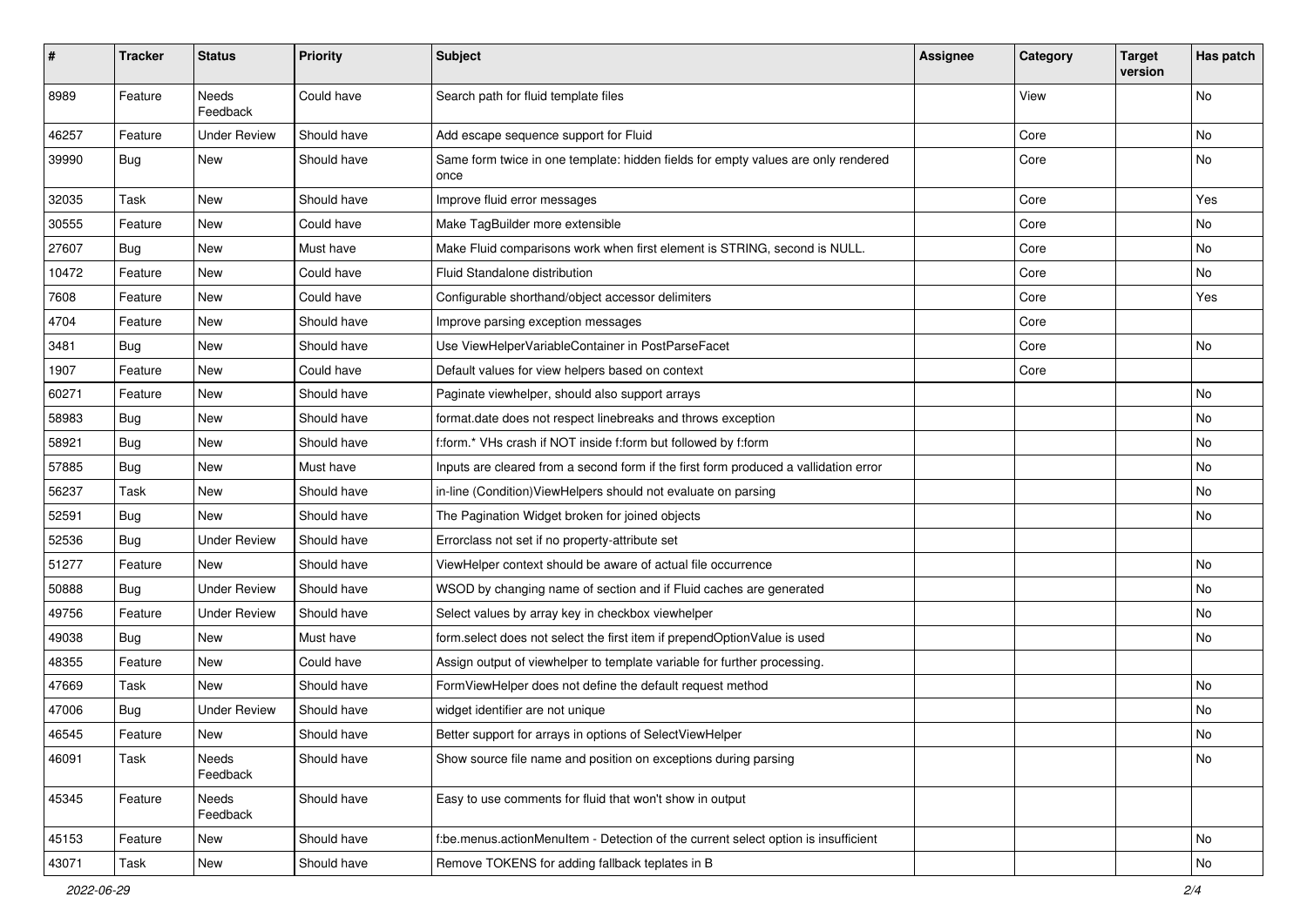| #     | <b>Tracker</b> | <b>Status</b>            | <b>Priority</b> | <b>Subject</b>                                                                                              | Assignee                    | Category           | <b>Target</b><br>version | Has patch |
|-------|----------------|--------------------------|-----------------|-------------------------------------------------------------------------------------------------------------|-----------------------------|--------------------|--------------------------|-----------|
| 42743 | Task           | <b>New</b>               | Should have     | Remove inline style for hidden form fields                                                                  |                             |                    |                          | <b>No</b> |
| 42397 | Feature        | New                      | Should have     | Missing viewhelper for general links                                                                        |                             |                    |                          | <b>No</b> |
| 40081 | Feature        | New                      | Should have     | Allow assigned variables as keys in arrays                                                                  |                             |                    |                          | No        |
| 38130 | Feature        | <b>New</b>               | Should have     | Checkboxes and multiple select fields should have an assignable default value                               |                             |                    |                          | No        |
| 36559 | Feature        | New                      | Could have      | New widget progress bar                                                                                     |                             |                    |                          | Yes       |
| 33215 | Feature        | New                      | Should have     | RFC: Dynamic values in ObjectAccess paths                                                                   |                             |                    |                          | No        |
| 28554 | Bug            | New                      | Should have     | (v4) implement feature flag to disable caching                                                              |                             |                    |                          | No        |
| 28553 | <b>Bug</b>     | New                      | Should have     | improve XHProf test setup                                                                                   |                             |                    |                          | <b>No</b> |
| 28552 | Bug            | <b>New</b>               | Should have     | (v5) write ViewHelper test for compiled run; adjust functional test to do two passes<br>(uncached & cached) |                             |                    |                          | No        |
| 28550 | Bug            | New                      | Should have     | (v4) make widgets cacheable, i.e. not implement childnodeaccess interface                                   |                             |                    |                          | No        |
| 28549 | Bug            | New                      | Should have     | make widgets cacheable, i.e. not implement childnodeaccess interface                                        |                             |                    |                          | No        |
| 13045 | <b>Bug</b>     | New                      | Should have     | Entity decode of strings are different between if-conditions and output of variable                         |                             |                    |                          |           |
| 9514  | Feature        | New                      | Should have     | Support explicit Array Arguments for ViewHelpers                                                            |                             |                    |                          |           |
| 5636  | Task           | <b>Under Review</b>      | Must have       | Form RadioViewHelper and CheckBoxViewHelper miss check for existing object<br>before it is accessed.        |                             |                    |                          | No        |
| 3291  | Feature        | Needs<br>Feedback        | Should have     | Cacheable viewhelpers                                                                                       |                             |                    |                          | <b>No</b> |
| 54195 | Task           | New                      | Should have     | Rename and move FormViewHelper's errorClass value, currently 'f3-form-error'                                | Adrian Föder                | <b>ViewHelpers</b> |                          | <b>No</b> |
| 51239 | Bug            | <b>Under Review</b>      | Must have       | AbstractViewHelper use incorrect method signature for "\$this->systemLogger->log()"                         | Adrian Föder                | Core               |                          | Yes       |
| 53806 | <b>Bug</b>     | <b>Under Review</b>      | Should have     | Paginate widget maximumNumberOfLinks rendering wrong number of links                                        | Bastian<br>Waidelich        | Widgets            |                          | No        |
| 59057 | <b>Bug</b>     | <b>Under Review</b>      | Must have       | Hidden empty value fields shoud be disabled when related field is disabled                                  | <b>Bastian</b><br>Waidelich | ViewHelpers        |                          | No        |
| 58862 | Bug            | Needs<br>Feedback        | Should have     | FormViewHelper doesn't accept NULL as value for \$arguments                                                 | <b>Bastian</b><br>Waidelich | <b>ViewHelpers</b> |                          | Yes       |
| 33628 | Bug            | <b>Needs</b><br>Feedback | Must have       | Multicheckboxes (multiselect) for Collections don't work                                                    | Christian Müller            | <b>ViewHelpers</b> |                          | <b>No</b> |
| 3725  | Feature        | New                      | Could have      | <b>CSS Engine</b>                                                                                           | Christian Müller            | ViewHelpers        |                          | No        |
| 55008 | Bug            | Under Review             | Should have     | Interceptors should be used in Partials                                                                     | Christian Müller            |                    |                          | No        |
| 37095 | Feature        | New                      | Should have     | It should be possible to set a different template on a Fluid TemplateView inside an<br>action               | Christopher<br>Hlubek       |                    |                          | No        |
| 8491  | Task           | Needs<br>Feedback        | Should have     | link.action and uri.action differ in absolute argument                                                      | Karsten<br>Dambekalns       | <b>ViewHelpers</b> |                          | <b>No</b> |
| 52640 | Feature        | <b>Under Review</b>      | Should have     | Create an Unless View Helper as opposite to the If View Helper                                              | Marc Neuhaus                |                    |                          | <b>No</b> |